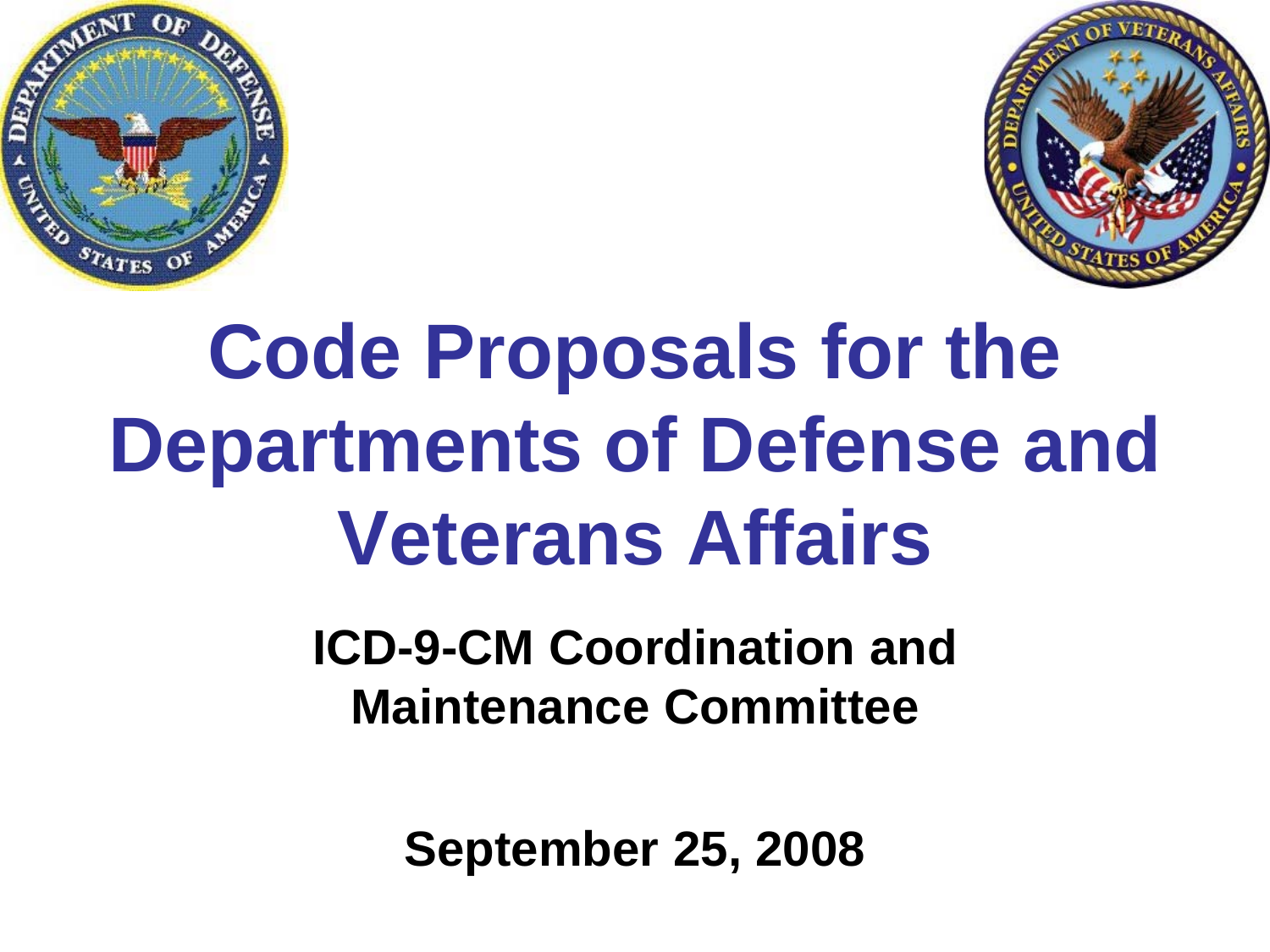

# **DoD/VA Common Definition**



- A traumatically induced structural injury and/or physiological disruption of brain function as a result of an external force that is indicated by new onset or worsening of at least one of the following clinical signs, *immediately following* the event:
	- Any period of loss of or a decreased level of consciousness;
	- Any loss of memory for events immediately before or after the injury;
	- Any alteration in mental state at the time of the injury (confusion, disorientation, slowed thinking, etc.);
	- Neurological deficits (weakness, loss of balance, change in vision, praxis, paresis/plegia, sensory loss, aphasia, etc.) that may or may not be transient;
	- Intracranial lesion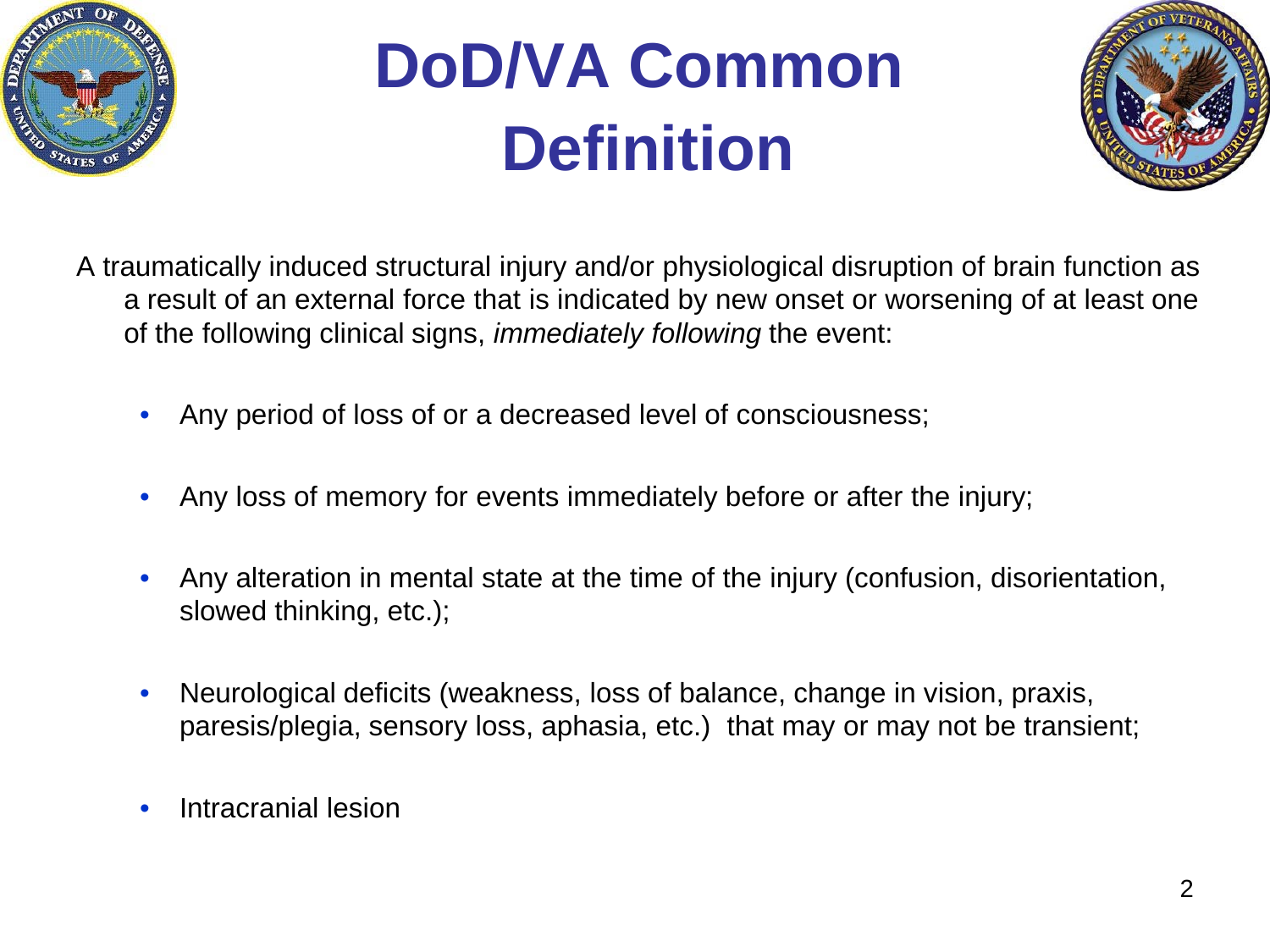





- Insult to the brain caused by an external physical force.
- At a minimum, TBI produces a diminished or altered state of consciousness.
- TBI may result in a diverse, idiosyncratic constellation of cognitive, neurological, physical, sensory, and psychosocial symptoms.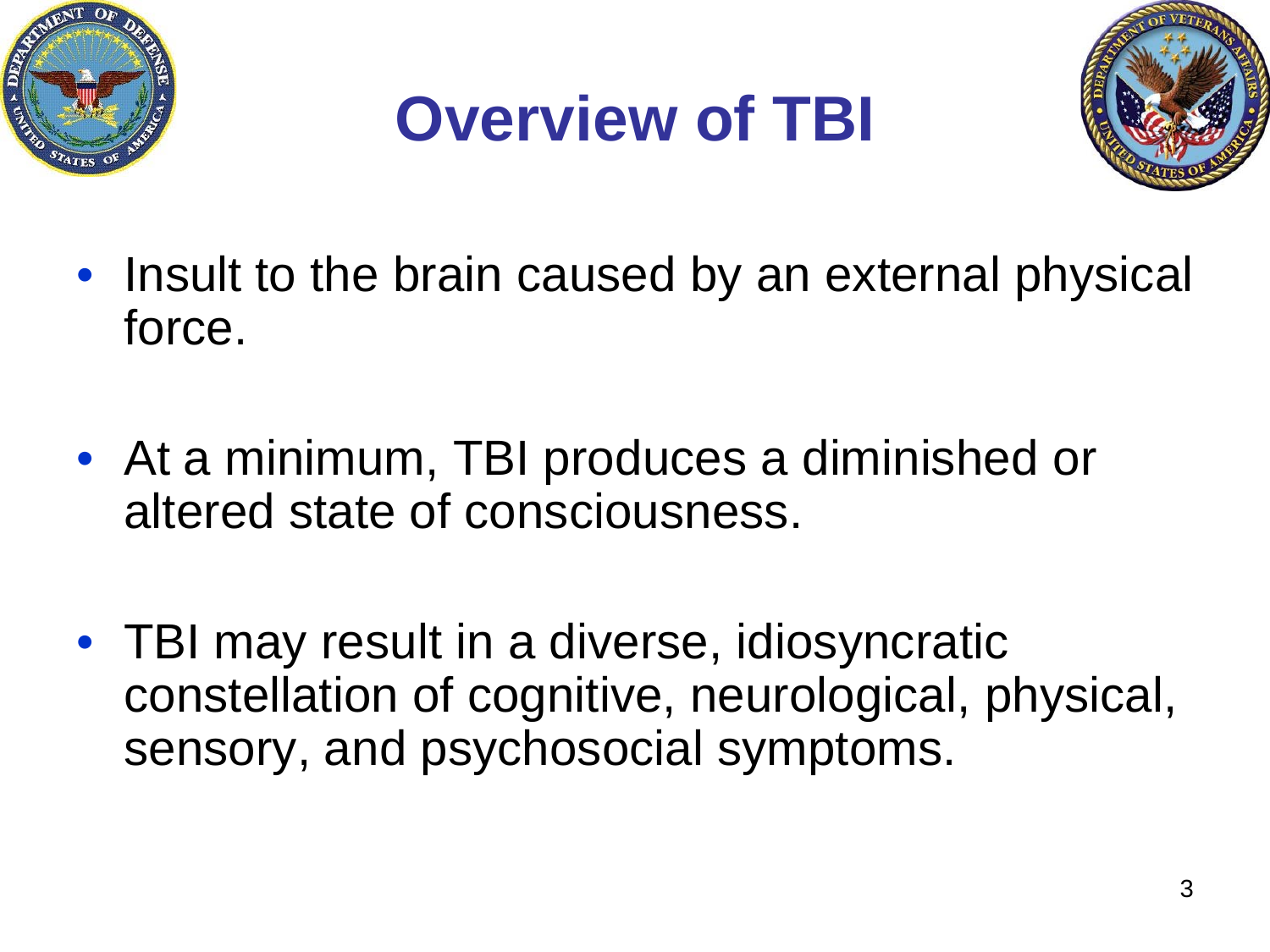





- Not all individuals exposed to an external force will sustain a TBI.
- The severity of TBI may range from "mild," i.e., a brief change in mental status or consciousness, to "severe," i.e., an extended period of unconsciousness or amnesia after the injury. Distribution of TBI Severity: 80% mild, 10% moderate, 10% severe
- No standard classification of TBI. Severity is based on loss of consciousness (LOC), alteration of consciousness (AOC), post-traumatic amnesia (PTA), or Glasgow Coma Scale (GCS).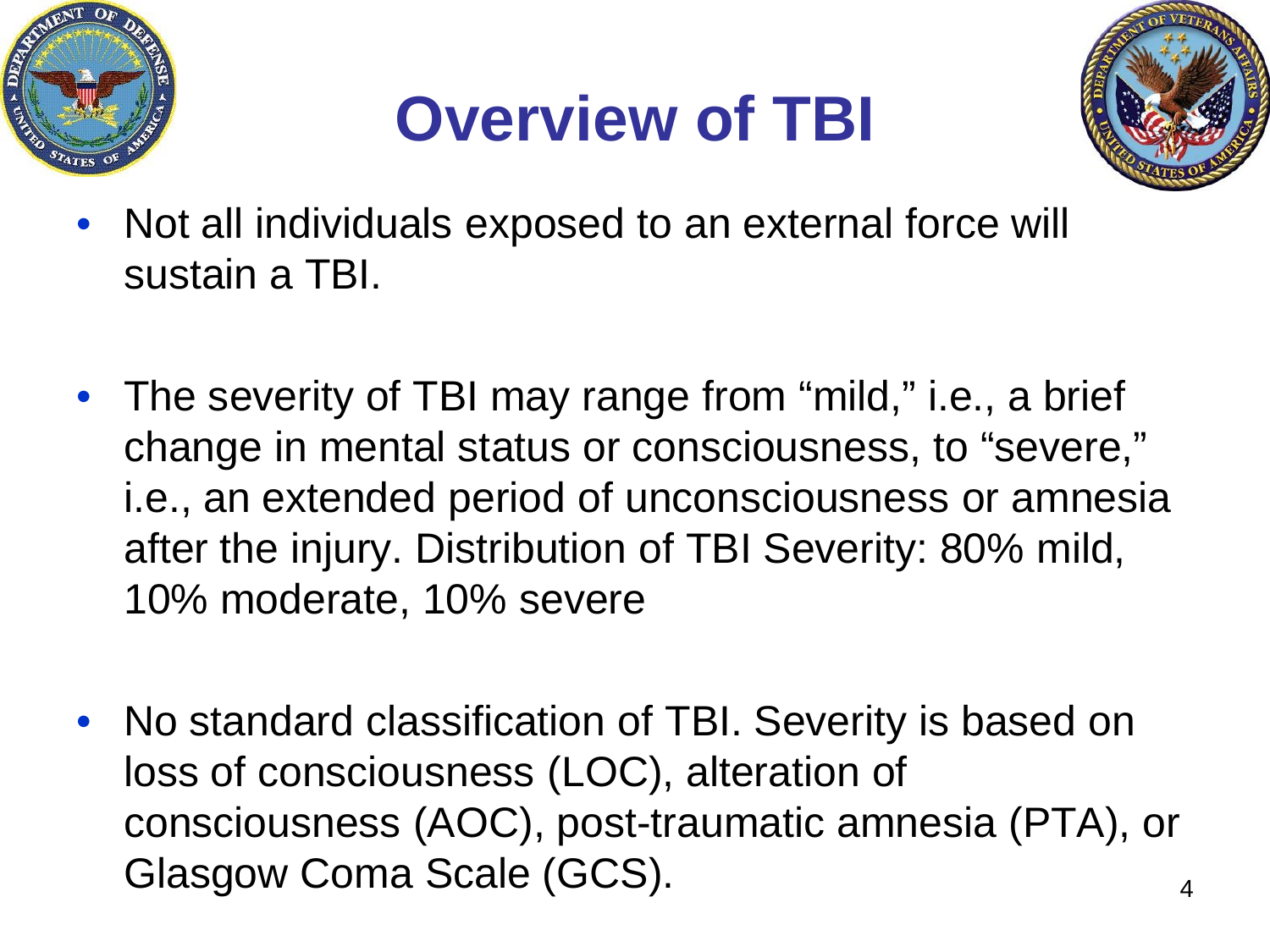

### **Common Symptoms of TBI**



**Dizziness** Loss of Balance Poor coordination Headaches Nausea Visual disturbance Light sensitivity Hearing difficulty Noise sensitivity Body/extremity numbness Altered taste or smell

Appetite change Poor concentration **Forgetfulness** Difficulty making decisions Slowed thinking Fatigue Insomnia Feeling anxious Feeling depressed Easily irritated Poor frustration tolerance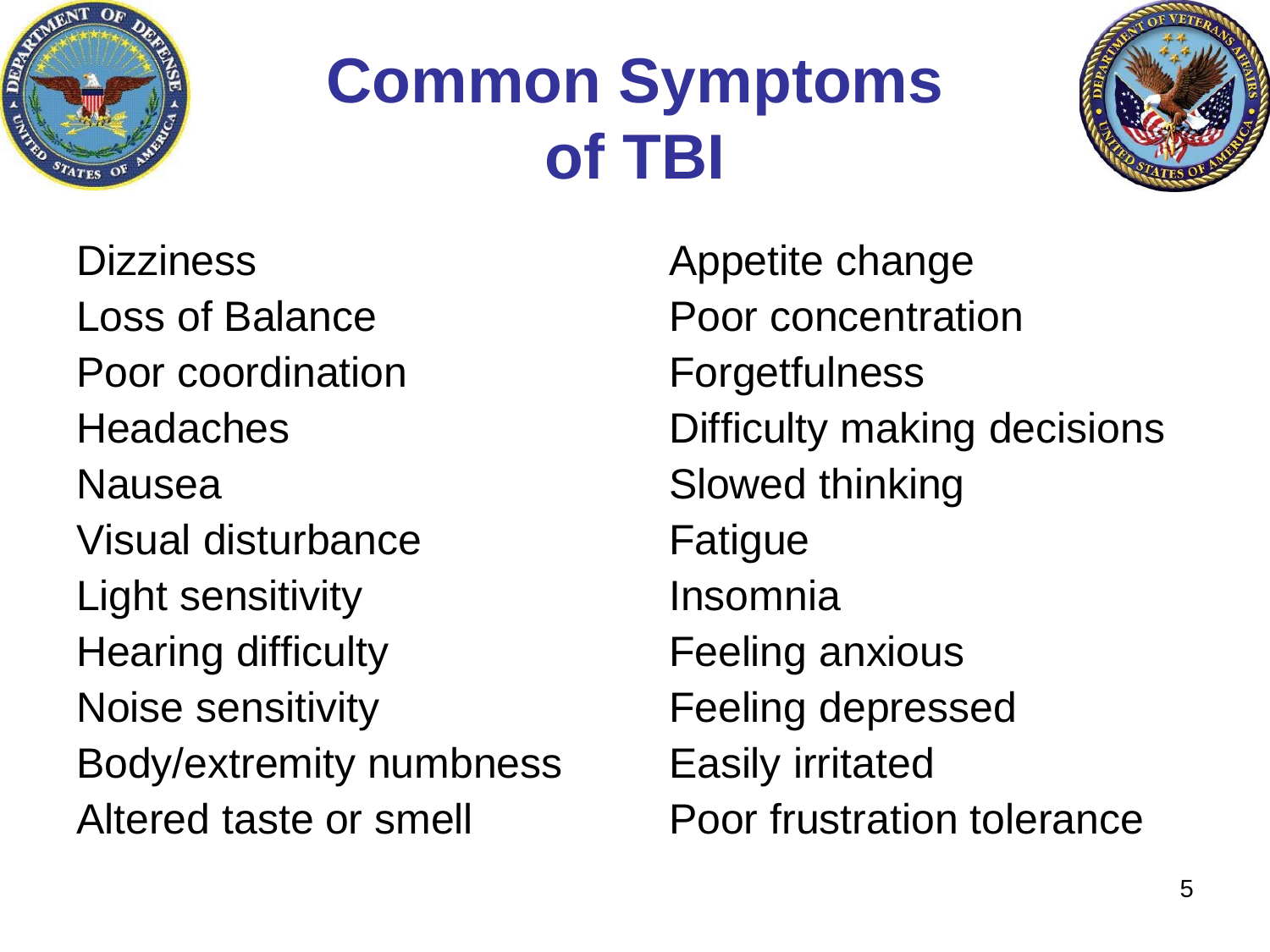





- **Cognition deficits**: problems in thinking, reasoning, problem solving, information processing, and memory. The most common cognitive impairment among severely head-injured patients is memory loss.
- Higher-level, **executive function deficits**: problems in planning, organizing, abstract reasoning, problem solving, and making judgments. Deficits have significant impact on quality of life and return to pre-injury work activities.
- Patients with moderate to severe TBI have more problems with cognitive deficits than patients with mild TBI.
- History of several mild TBI (e.g. repeated blast exposures) may have an additive effect, causing cognitive deficits equal to more severe degrees of injury.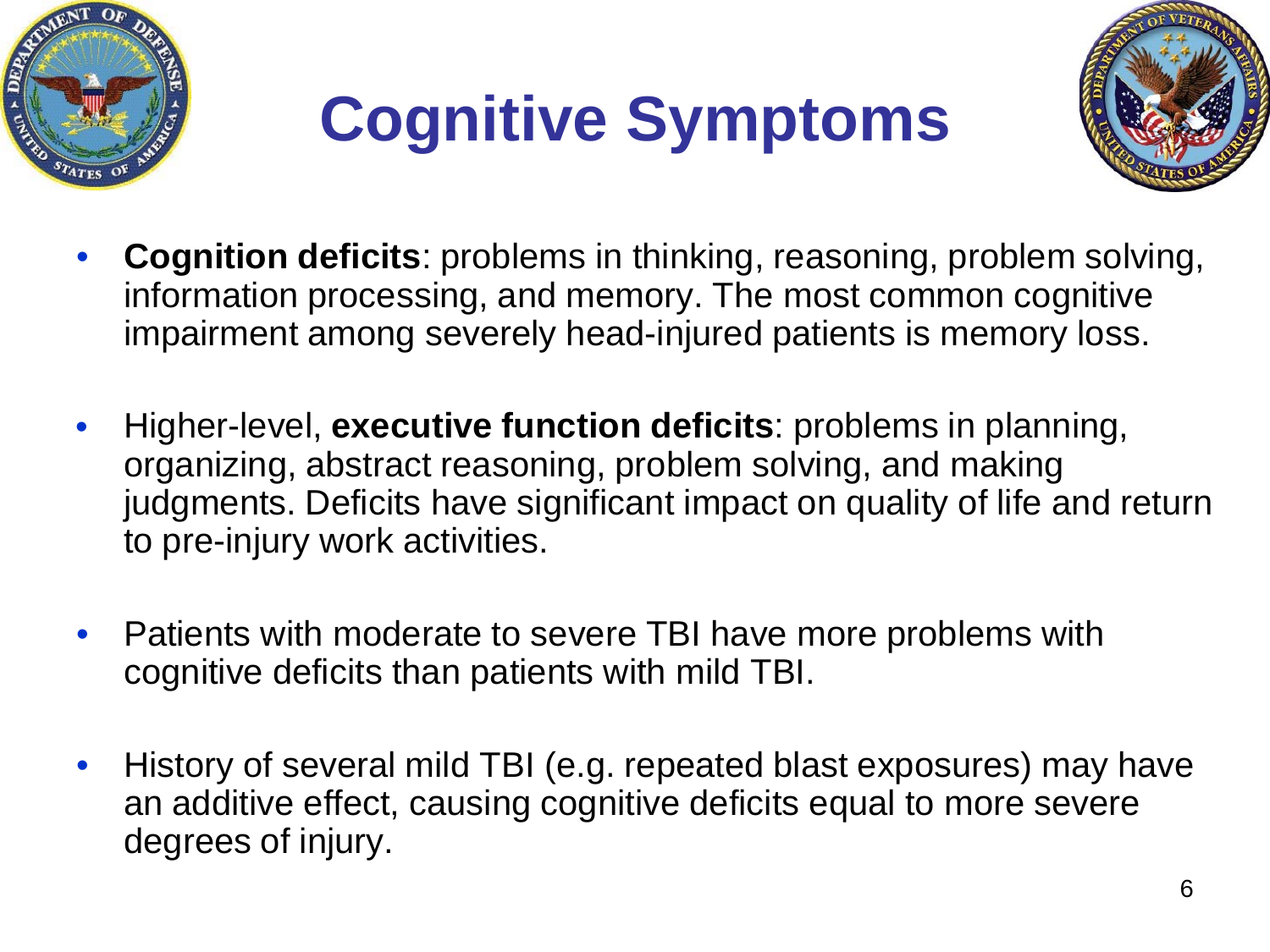

# **Emotional/Behavioral Symptoms**



- Psychiatric problems associated with TBI include depression, apathy, anxiety, irritability, anger, paranoia, confusion, frustration, agitation, sleep problems, or mood swings.
- Problem behaviors may include aggression and violence, impulsivity, acting out, noncompliance, social inappropriateness, emotional outbursts, childish behavior, impaired self-control, impaired self-awareness, inability to take responsibility or accept criticism, or alcohol or drug abuse/addiction.
- Some patients' personality problems may be so severe that they are diagnosed with personality disorders.
- Symptoms associated with PTSD may overlap with symptoms of mild TBI. Differential diagnosis of brain injury and PTSD is required for accurate diagnosis and treatment.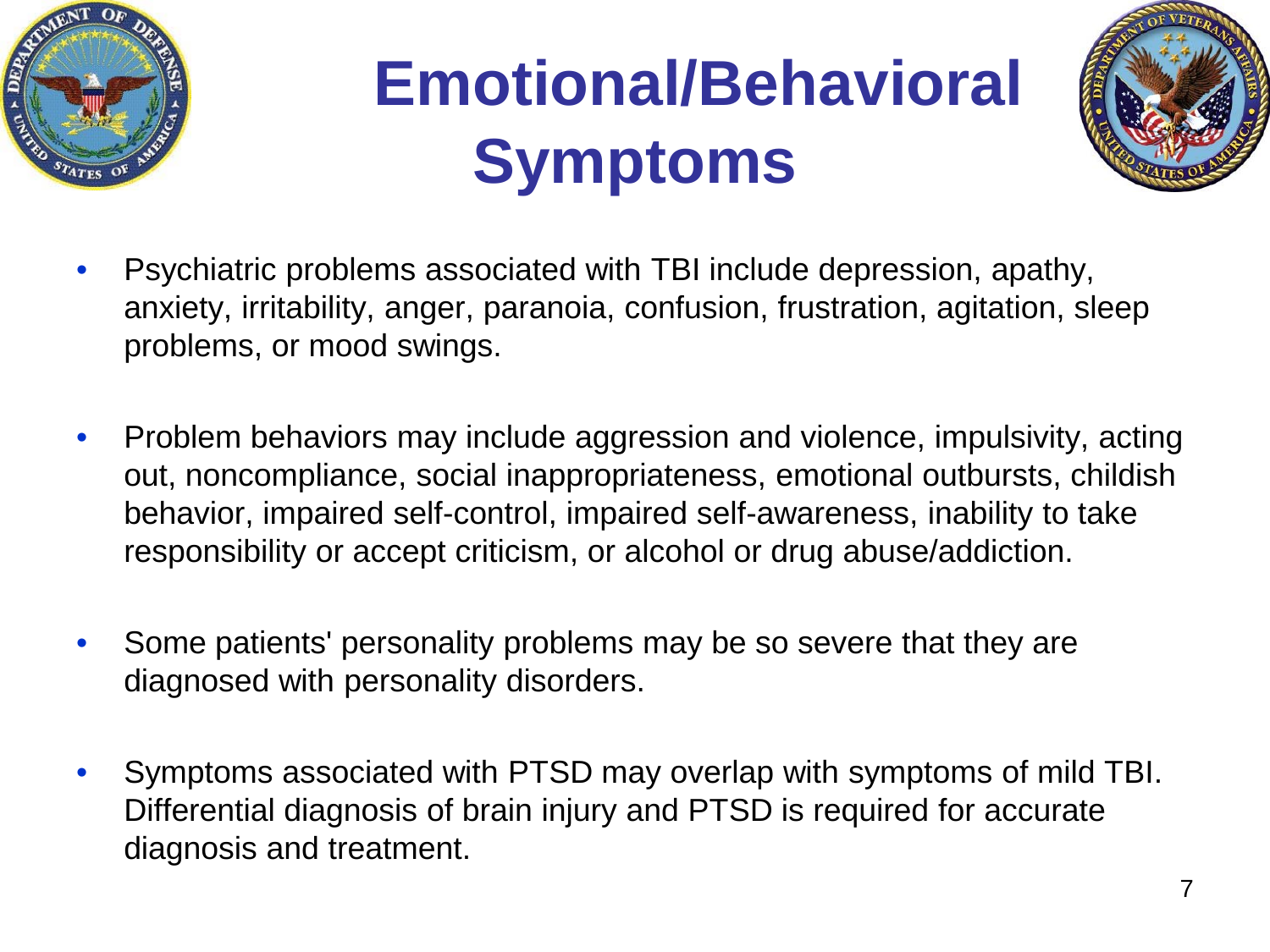



- No actual TBI codes exist, and brain injuries are described as:
	- Intracranial injuries due to skull fracture (800-801, 803-804)
	- Intracranial injuries due to specified non-fracture causes (851-853), or unspecified non-fracture causes (854)
	- Concussion (850)
- Imprecise organization and terminology of intracranial injuries.
	- All intracranial injuries (with or without skull fracture) are TBI, but "TBI" is never used; ICD-9-CM uses terms "intracranial injury" or "concussion".
	- Concussion is currently defined and differentiated by loss of consciousness.
		- Mild TBI is synonymous with concussion.
		- More severe forms of TBI are inappropriately labeled as concussion.
		- Moderate and severe TBI are neither classifiable as concussion nor post-concussional syndrome (310.2).
	- Severity stratification is different for concussion (850-series) than for other intracranial injuries (800-801, 803-804, 851-854 series).
- In modern terminology, concussion is synonymous with mild TBI. Concussion is a colloquial term; TBI is the preferred term.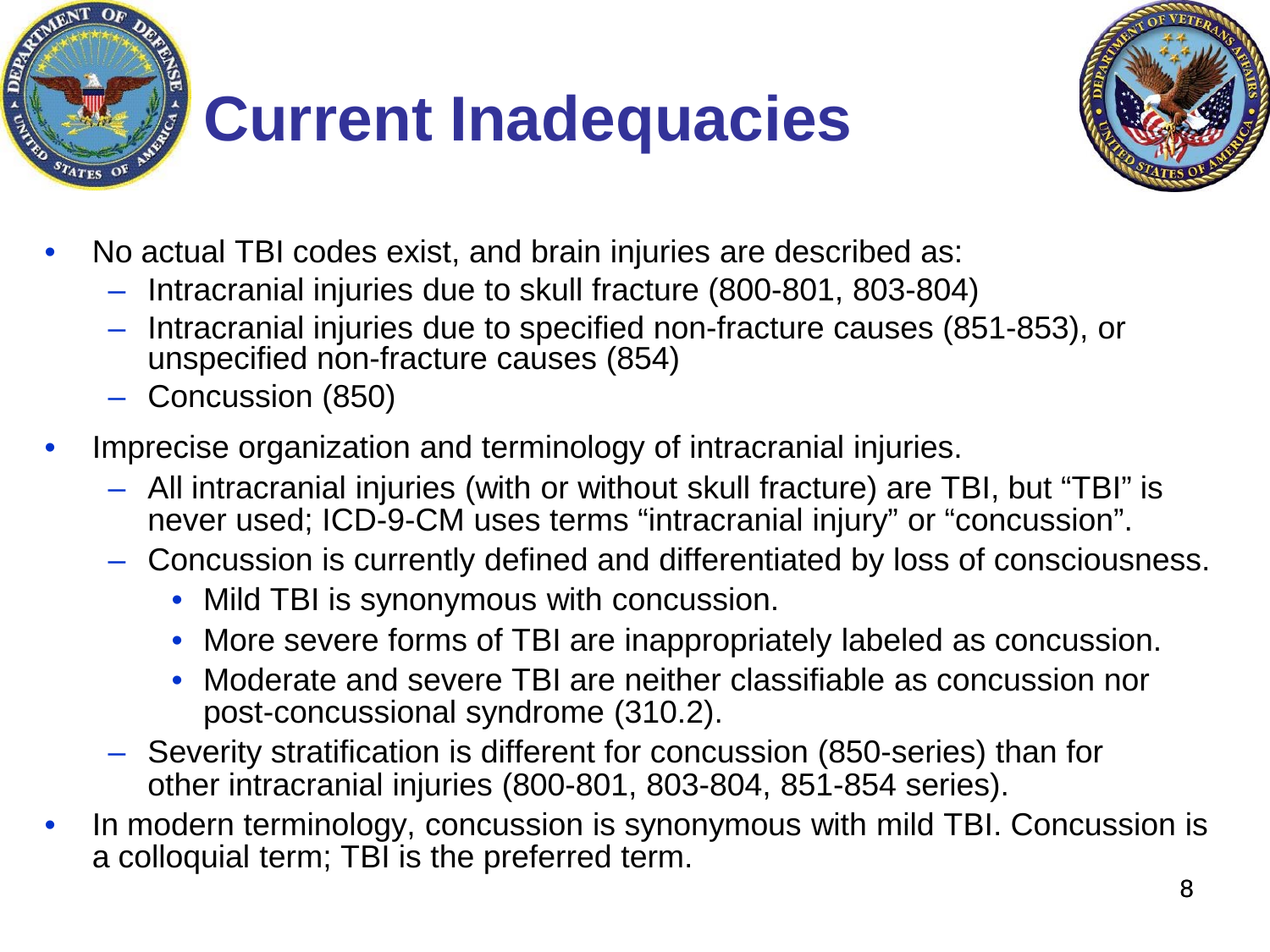



- Acute symptoms are not associated with TBI for each episode of care, making it difficult to associate symptoms with TBI, identify symptom patterns or unusual symptom clusters, or track costs of TBI care.
- *Example:* Acute dizziness due to TBI is coded as 780.4. This code does not point to TBI, and could be related to other non-TBI conditions. Presence of TBI injury code and TBI symptom code in the health record (e.g. in the same year) does not establish causality.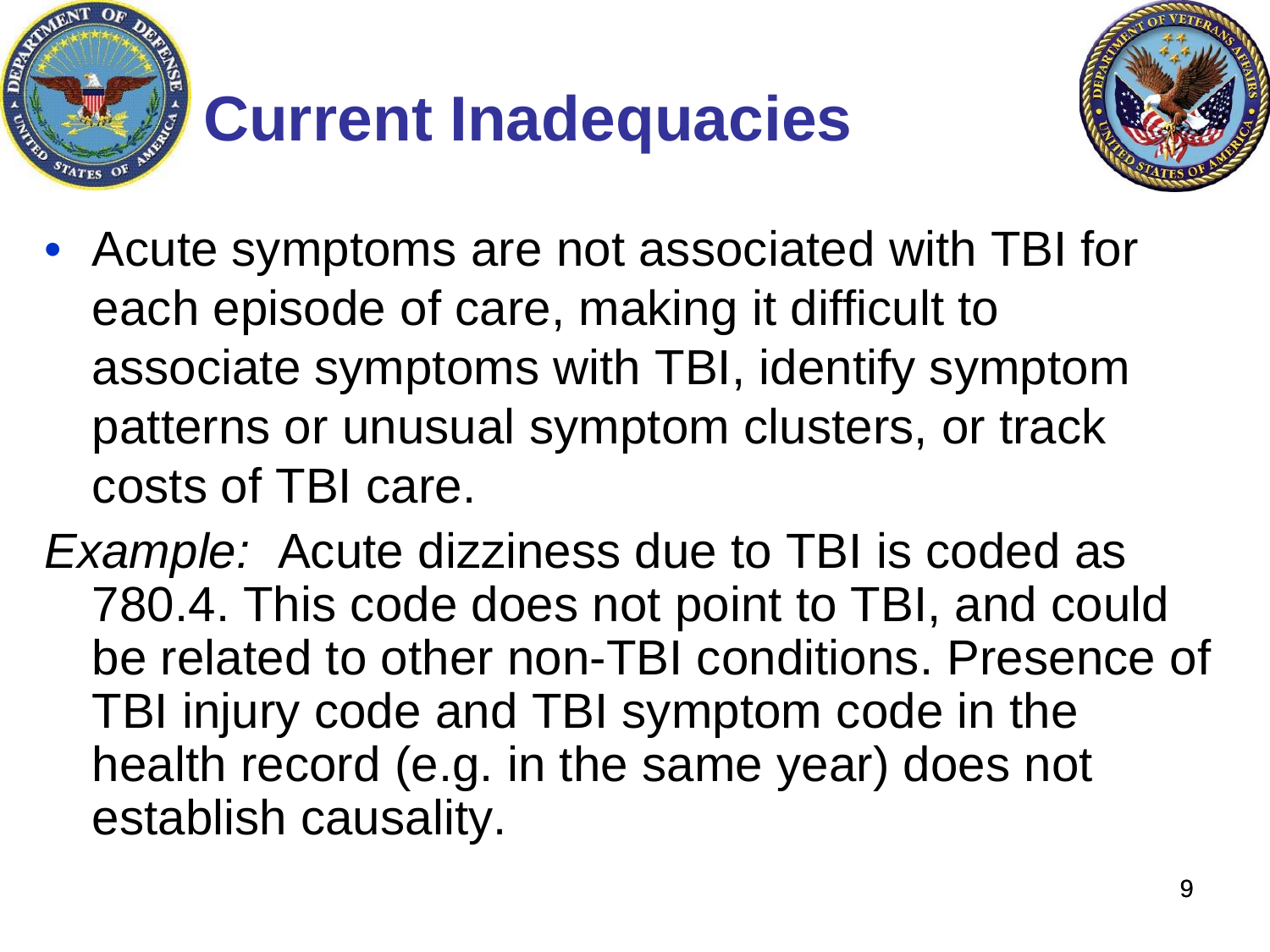



- Cognitive and memory symptoms lack specificity and are coded as mental health problems rather than neurological disorders or symptoms of brain injury.
- Emotional/behavioral symptoms lack specificity and are coded as mental disorders even when no mental health diagnosis has been made.
- Cognitive, emotional, and behavioral problems can result from many disorders affecting same areas of brain involved with specific mental disorders.
	- ICD-9-CM and DSM-IV refer to such conditions as "organic" mental disorders.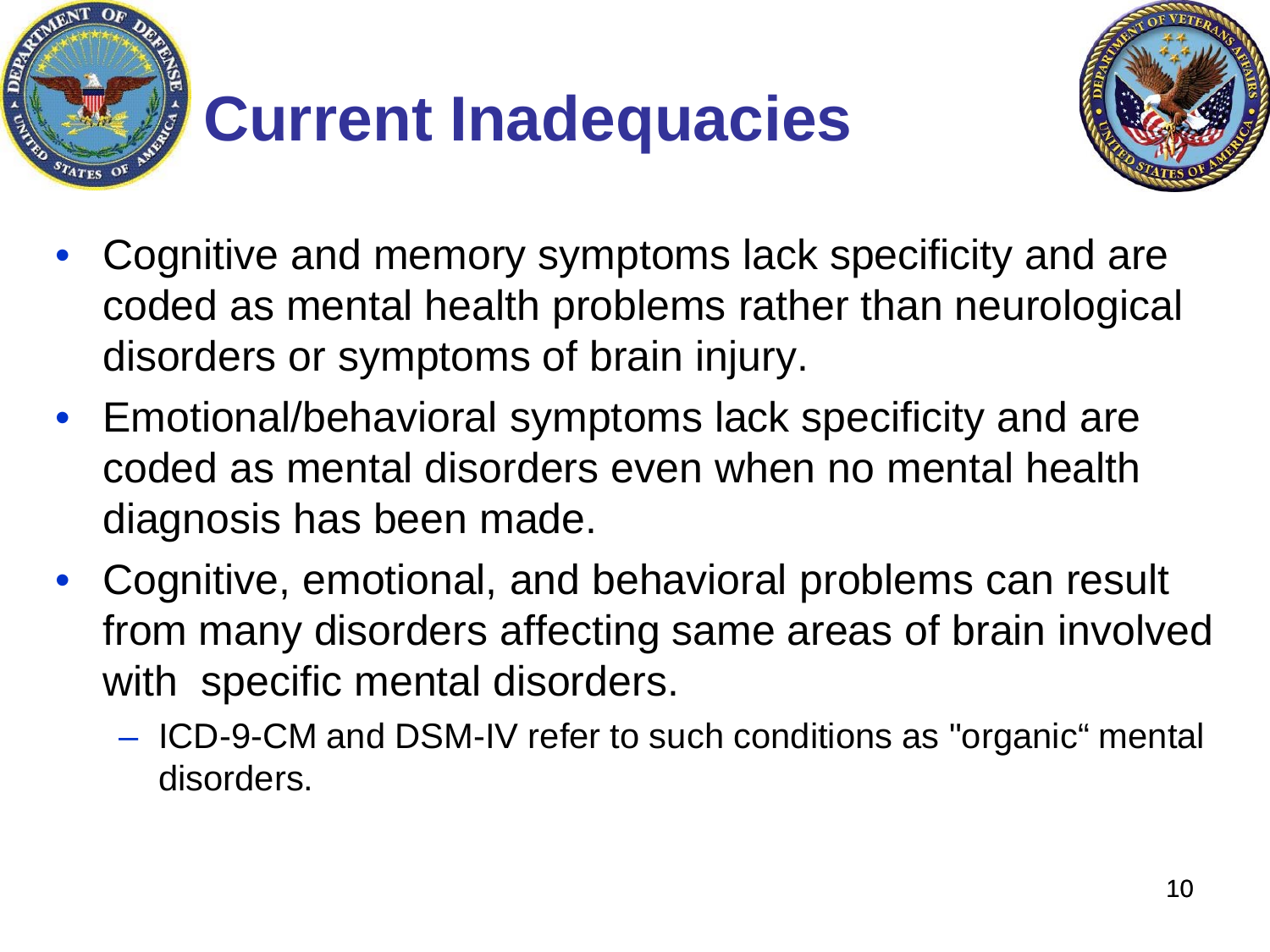

## **Background for Proposal**



- Congressional concern that service members and veterans with neurological brain injuries were labeled with mental disorder diagnoses that may misrepresent their symptoms, potentially misdirect treatment, and may cause undue stigma.
- Departments of Defense (DoD) and Veterans Affairs (VA) tasked with responsibility of improving TBI coding, specifically the use of mental health codes for TBI symptoms of cognitive and memory disorders.
	- National Defense Authorization Act of 2008 (PL 110-181)
	- Consolidated Appropriations Act of 2008 (PL 110-161)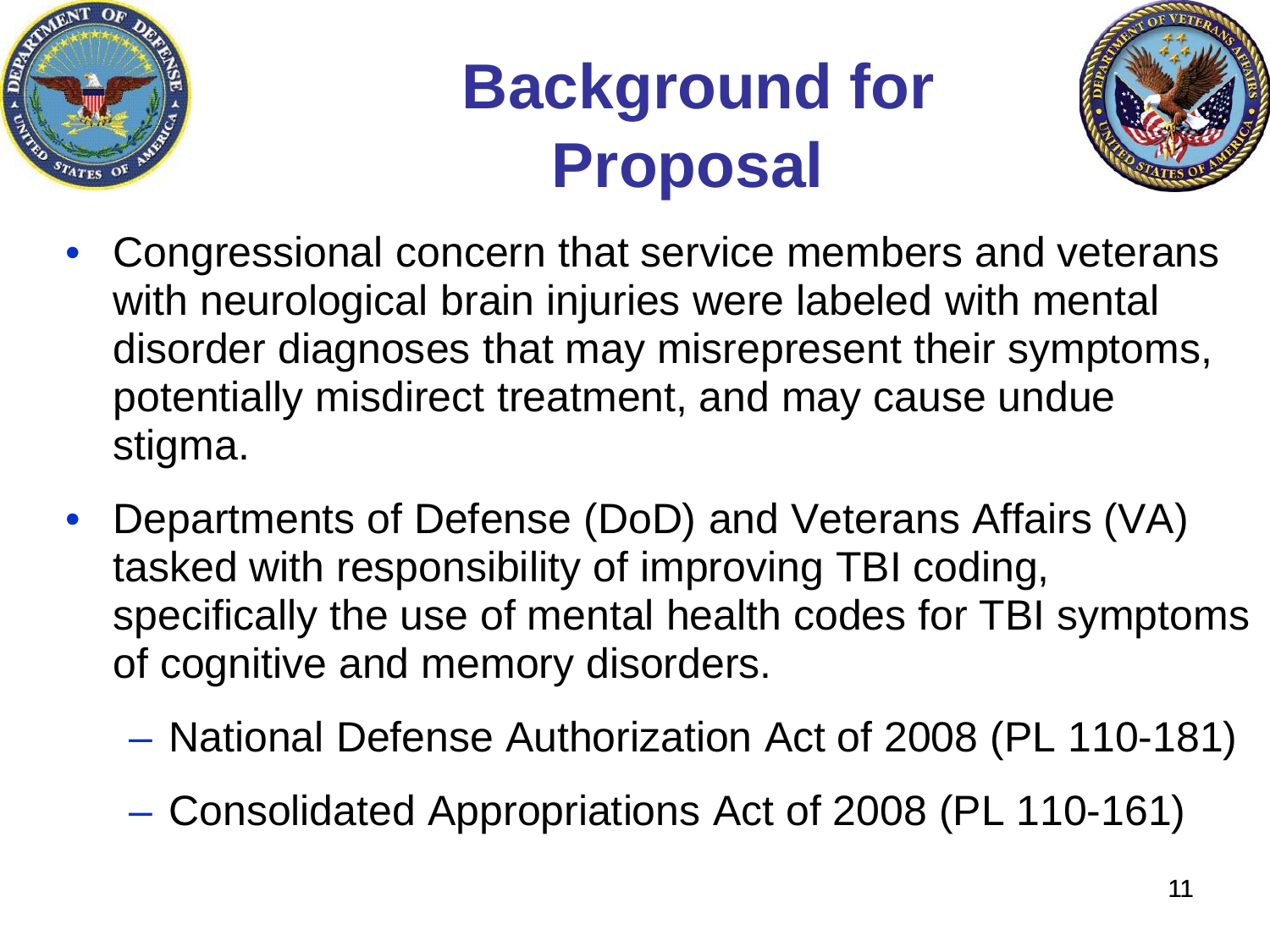

# **Summary of Proposed Changes**



- Revise headings in the 800-series to clarify organization of intracranial injuries and TBI throughout.
- Revise the 850-series "concussion" codes.
- Add new code for acute manifestations of TBI.
- Add new codes for personal history of TBI and combat and operational stress reaction (COSR).
- Add more specific codes for cognitive symptoms of TBI; e.g., deficits of attention or concentration, memory, executive function.
- Add more specific codes for other symptoms of TBI including emotional / behavioral symptoms of unspecified diagnostic significance; e.g., irritability, impulsivity or disinhibition, emotional lability, anxiety or depressive symptoms.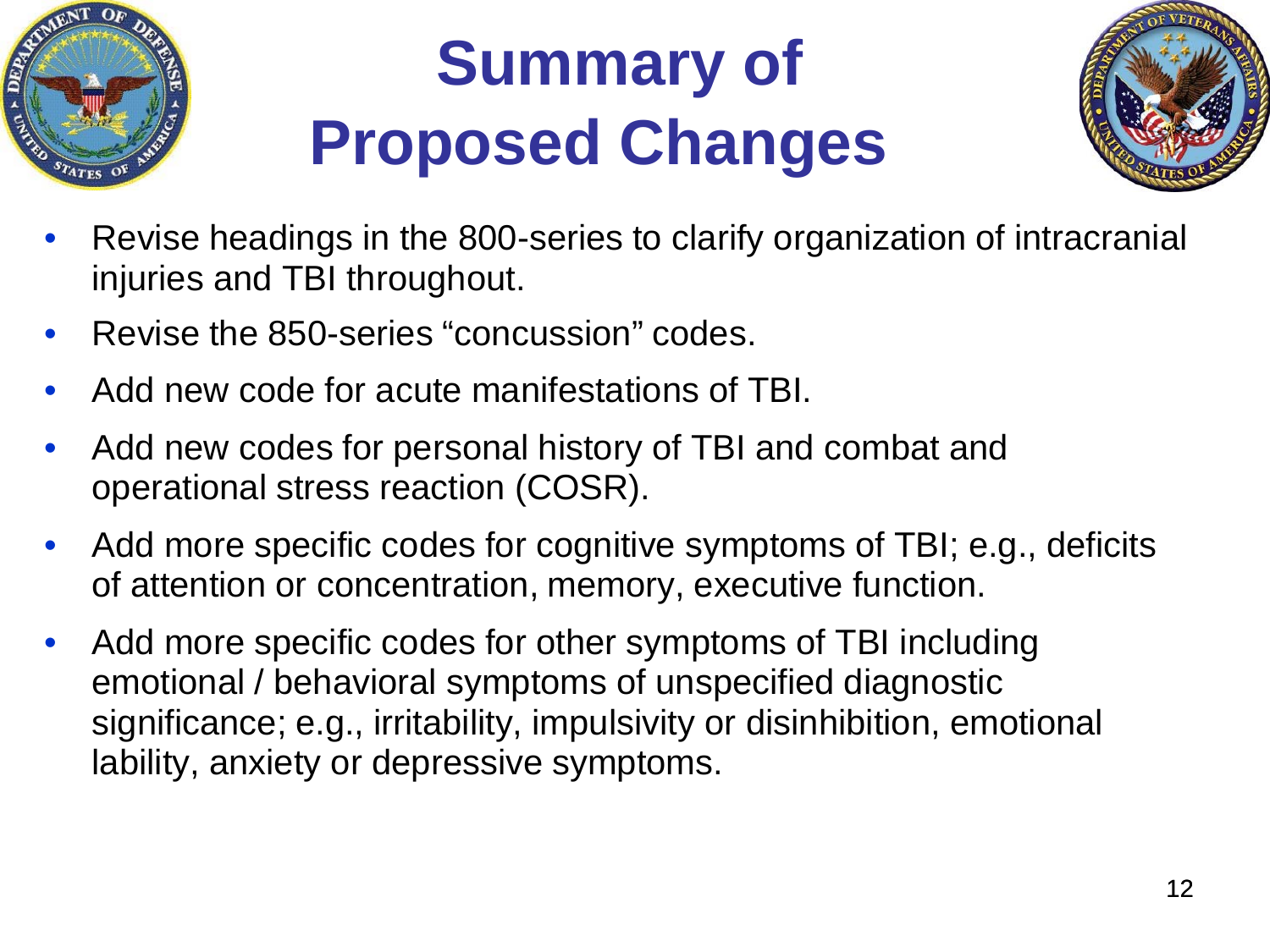

# **Benefits of Proposed Changes**



- Recognizes TBI as clinically-accepted term in ICD-9-CM.
- Clarifies elegant organization of intracranial injuries with or without skull fracture that is not obvious with current headings.
- Redefines the 850-series "concussion" codes as mild, moderate, and severe TBI, differentiated by loss of consciousness.
- Associates acute symptoms with TBI.
- Improves diagnostic classification of TBI, identification of symptom clusters and unusual symptom patterns, tracking and reporting, and research, with more accuracy than is possible with existing diagnostic codes.
- Improves specificity of cognitive, emotional, and behavioral symptoms.
- Improves classification of TBI and operationalizes the Common TBI Definition within existing structure of ICD-9-CM.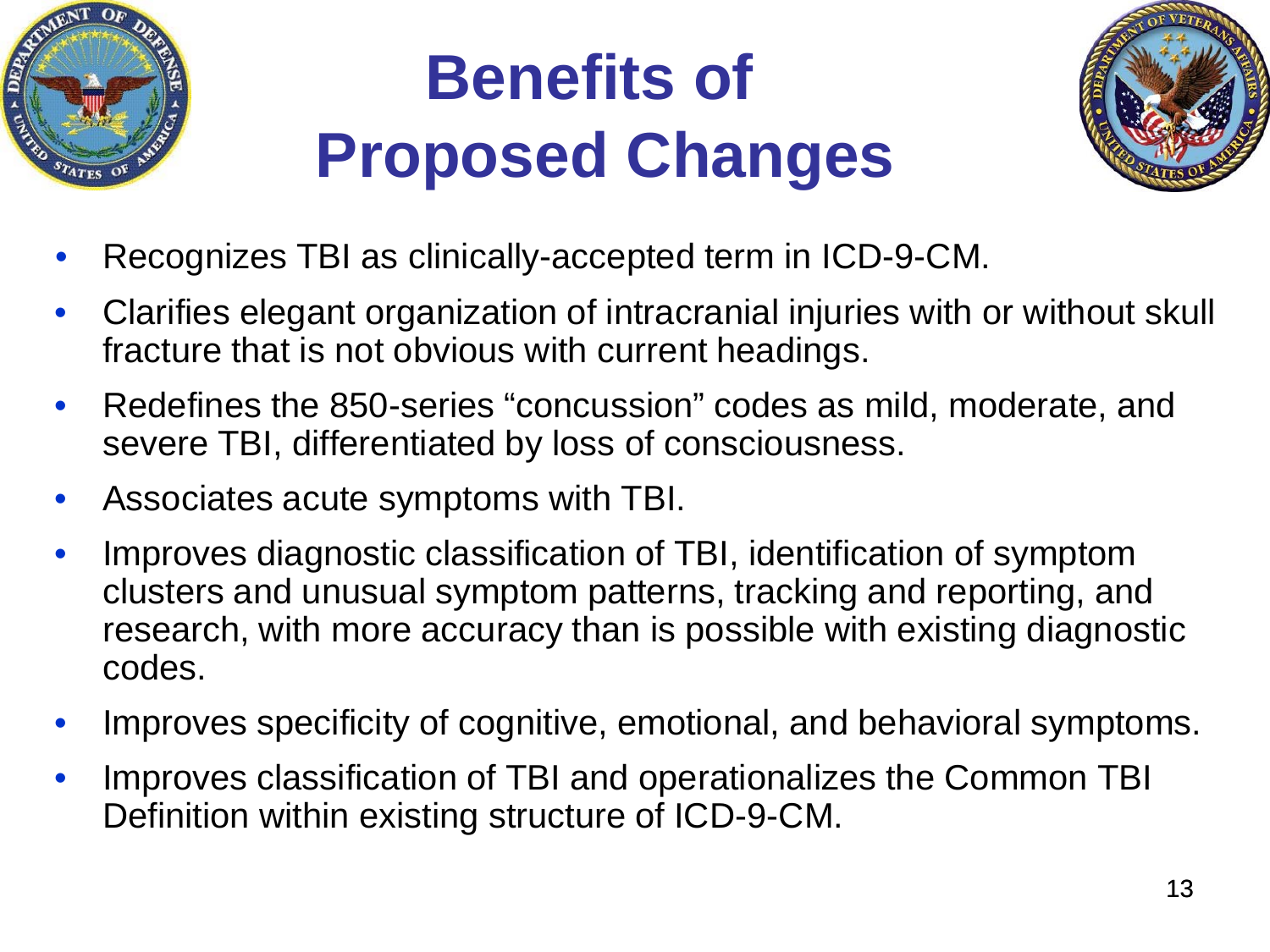

### **Thanks for Listening**

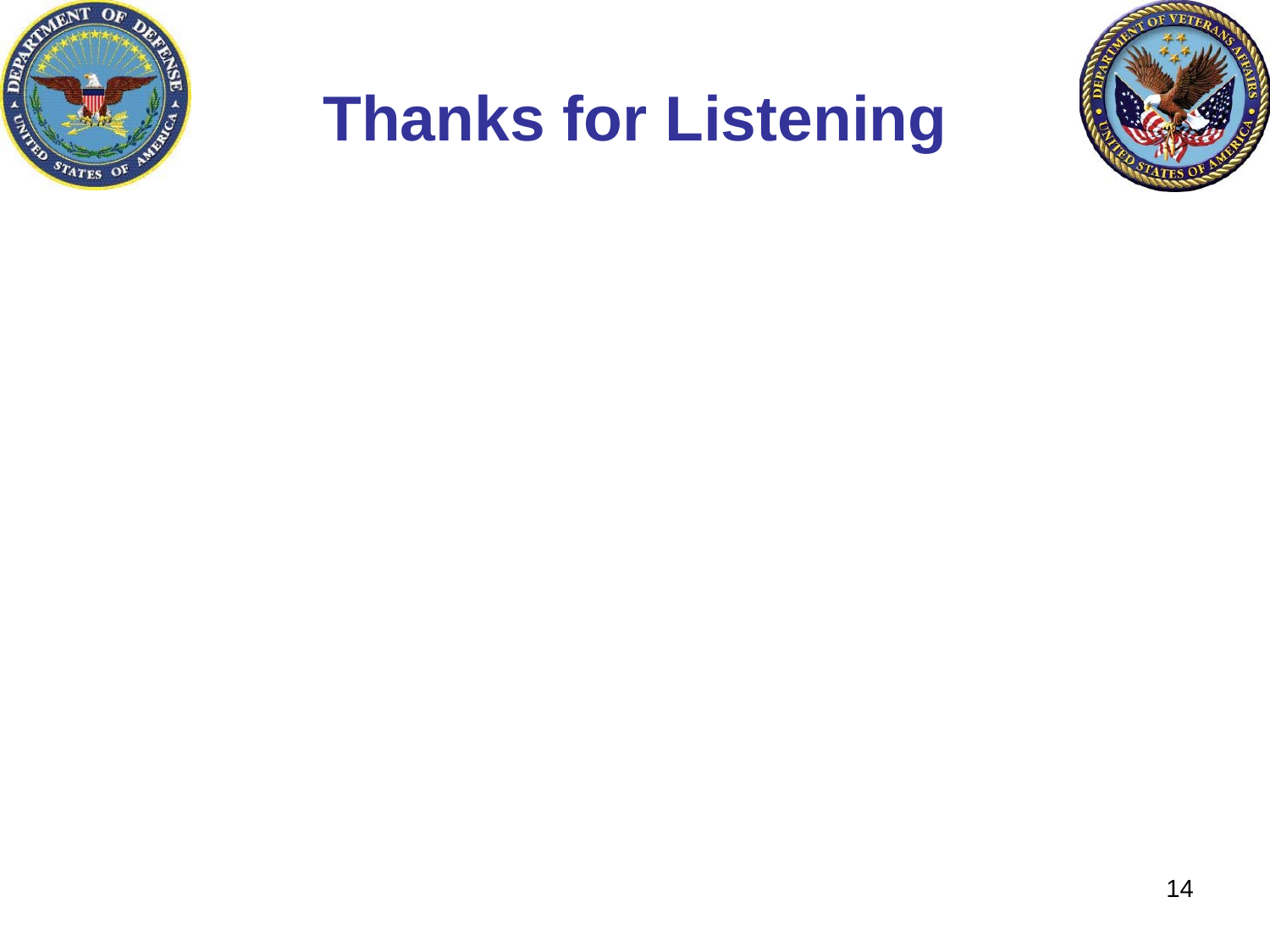



#### **25 y.o. service member suffers TBI from blast (IED) while serving in Iraq.**

- Clinical presentation: mild TBI with acute sleep disorders, memory problems, post-traumatic headaches, and dizziness.
- Codes:
	- 850.11 TBI with brief loss of consciousness
	- 349.3 Acute TBI symptom
	- 327.01 Sleep disorder
	- 349.42 Memory deficit
	- 339.21 Acute post-traumatic headache
	- 780.4 Dizziness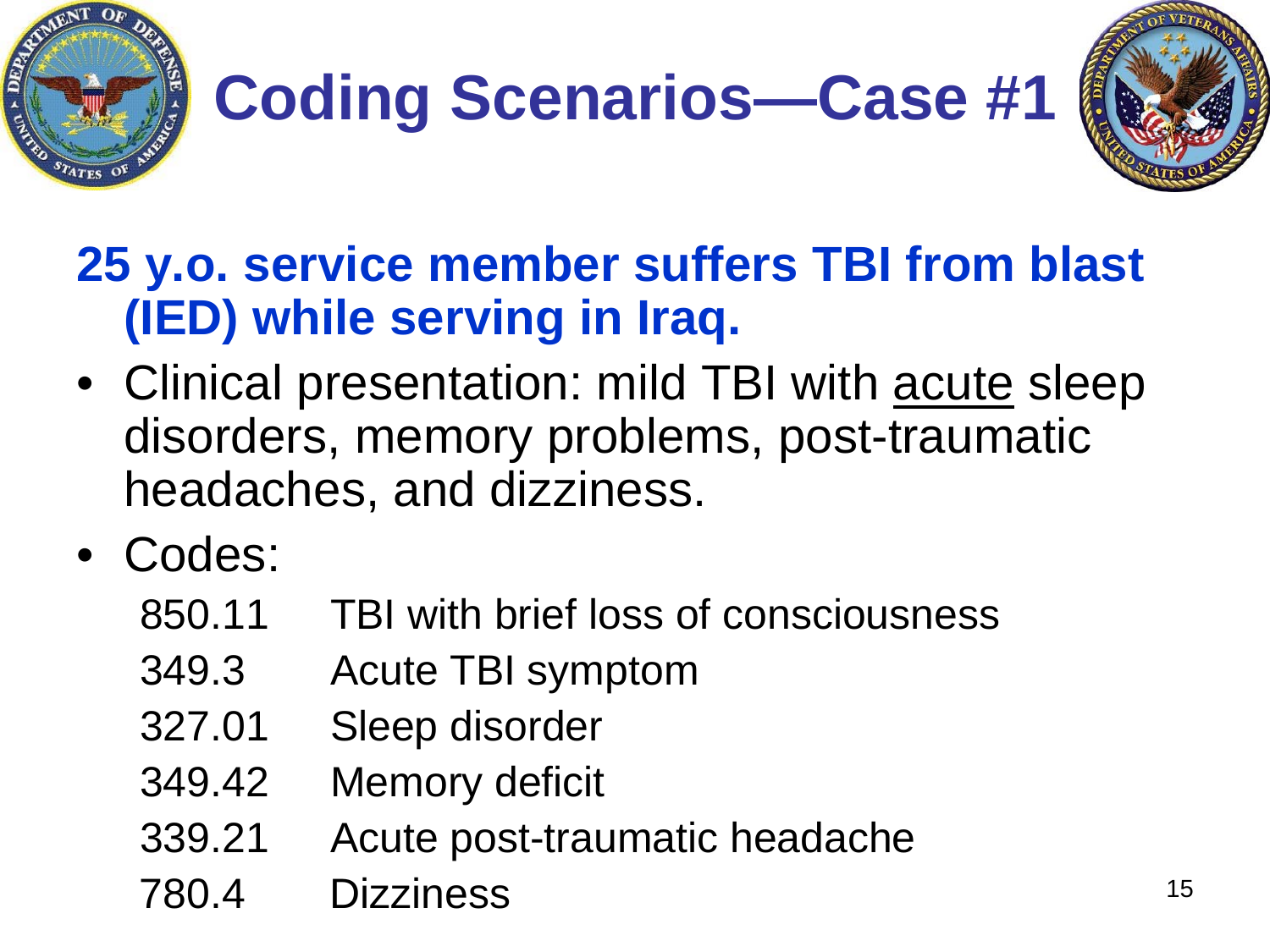



#### **25 y.o. service member suffers TBI from blast (IED) while serving in Iraq.**

- Clinical presentation: mild TBI with acute symptoms of irritability and emotional lability.\*
- Codes:
	- 850.11 TBI with brief loss of consciousness
	- 349.3 Acute TBI symptom
	- 349.51 Irritability
	- 349.53 Emotional lability

*\*Note: Diagnostic significance is determined by appropriate evaluation.*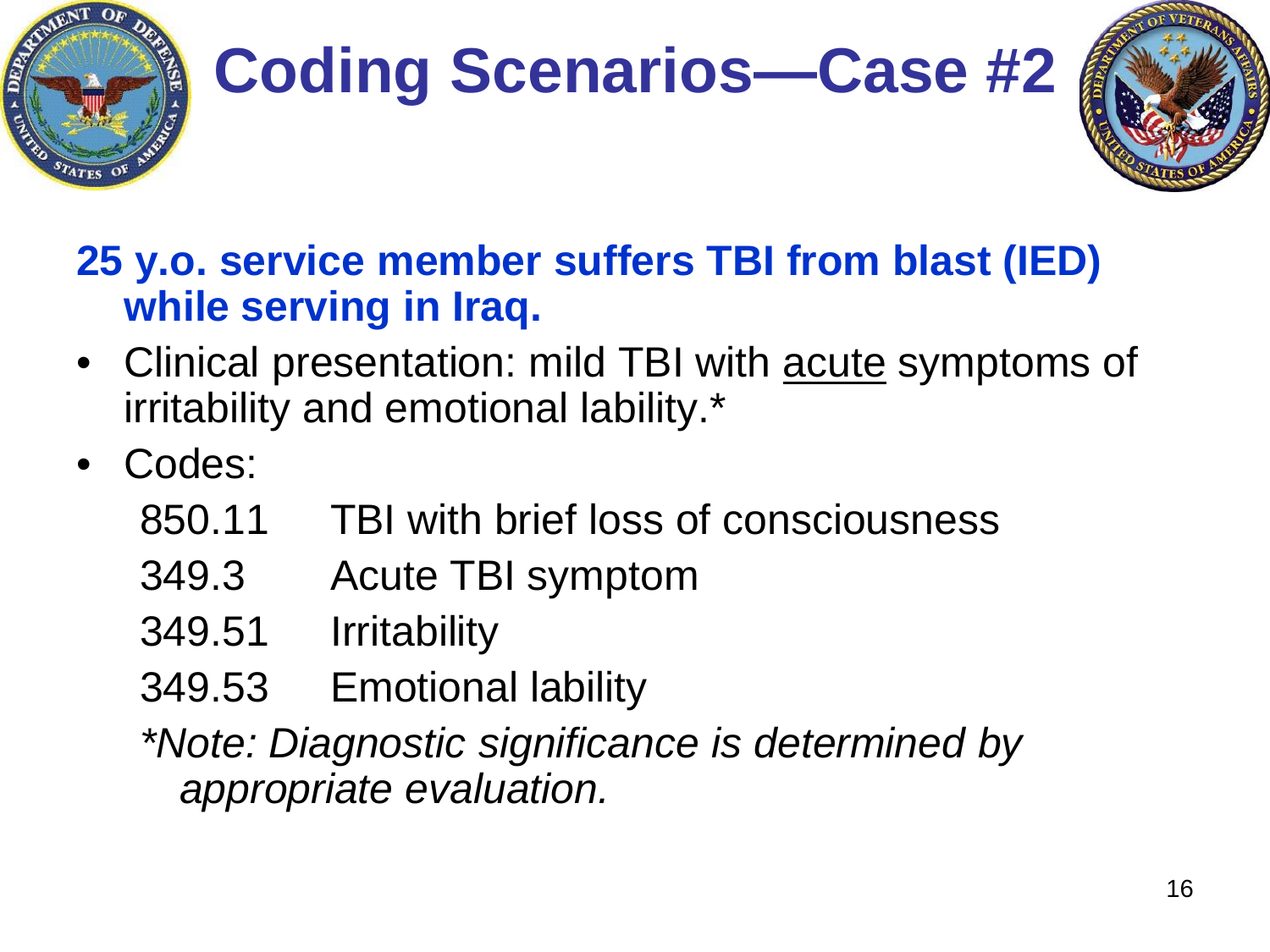



### **25 y.o. service member suffers TBI from blast (IED) while serving in Iraq**

- Clinical presentation: mild TBI with persistent memory impairment and dizziness
- Codes: 349.42, 780.4 and 907.0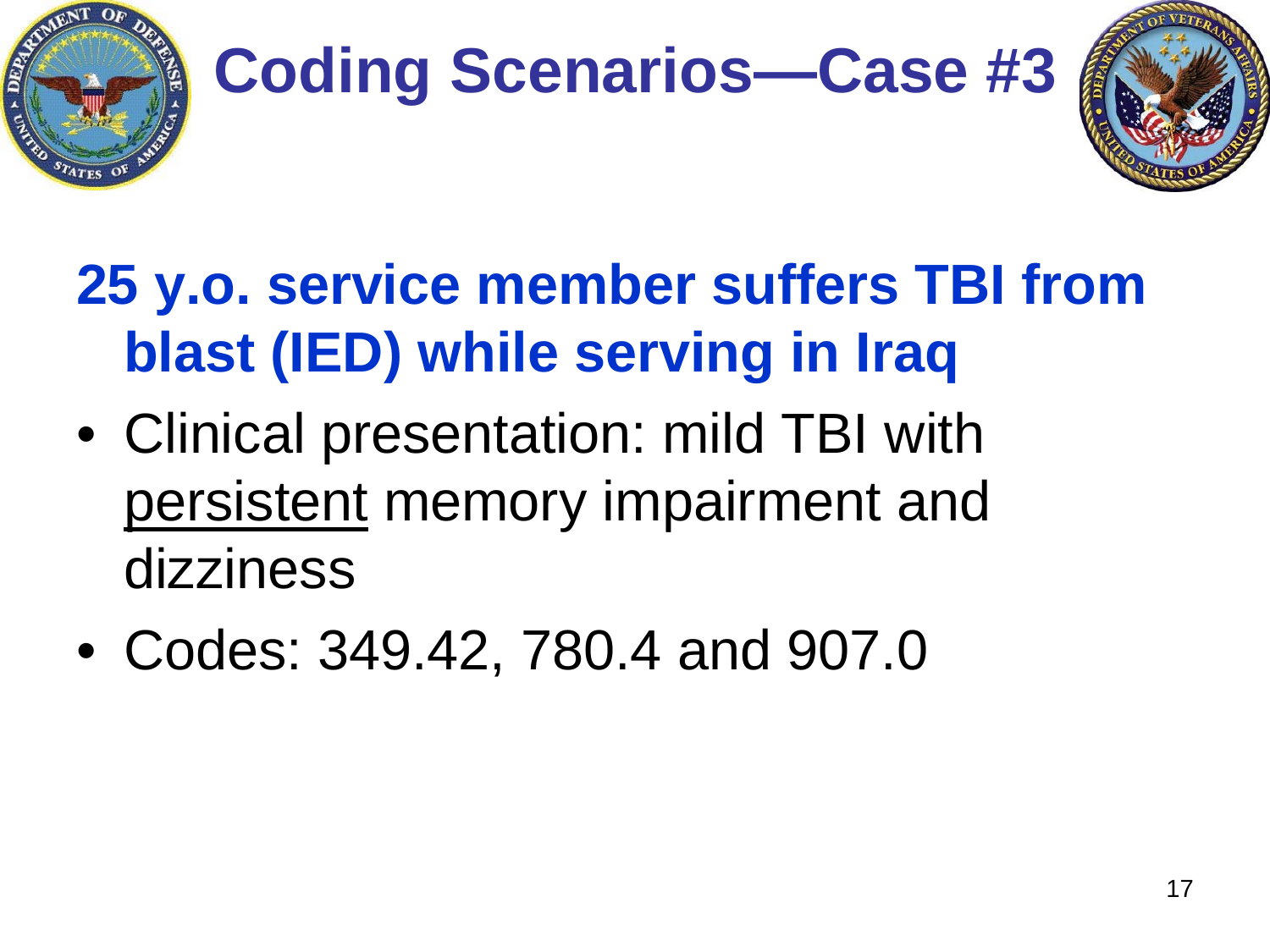



### **25 y.o. service member suffers brain injury (stroke) secondary to surgery for leg fracture**

- Clinical presentation: acute memory problems post-stroke.
- Codes: 780.93 memory loss
	- Not coded as TBI
	- Not coded as cerebrovascular disease (430-437)